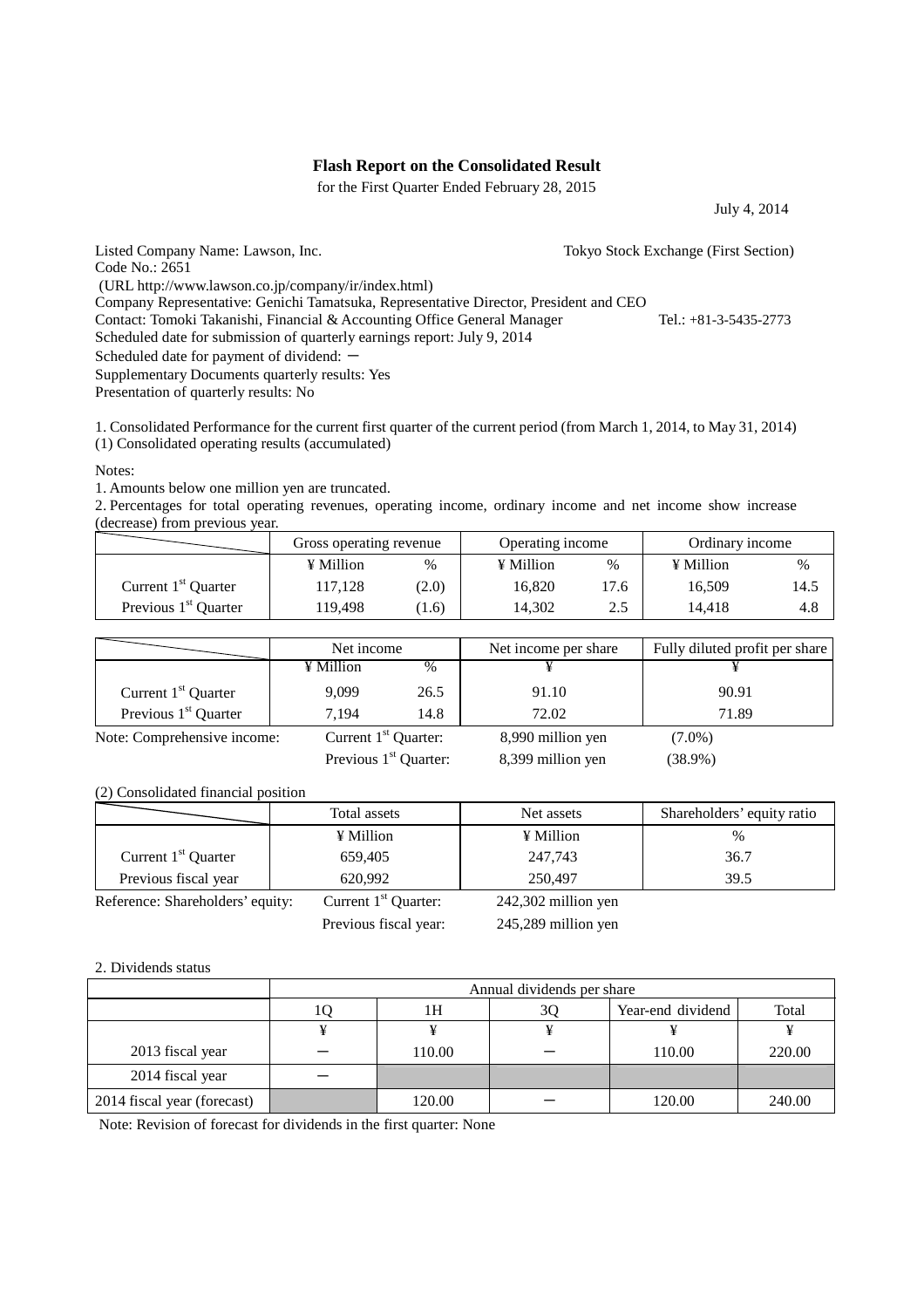3. Forecast Consolidated Performance for 2014 fiscal year (from March 1, 2014 to February 28, 2015)

Notes:

1. Amounts below one million yen are truncated.

2. Percentages for total operating revenues, operating income, ordinary income and net income show increase (decrease) from previous year.

|                          | Gross operating revenue |      | Operating income |      | Ordinary income |     | Net income |     |
|--------------------------|-------------------------|------|------------------|------|-----------------|-----|------------|-----|
|                          | ¥ Million               | $\%$ | ¥ Million        | %    | ¥ Million       | %   | ¥ Million  | %   |
| 2014 1H<br>(accumulated) | 252,000                 |      | 37,900           | 6.4  | 37,200          | 4.7 | 19.400     | 1.8 |
| 2014 fiscal year         | 498,000                 | 2.6  | 75,000           | 10.1 | 73,900          | 7.3 | 38,900     | 2.5 |

References: Forecast net profit per share for the 2014 first half: 194.26 yen<br>Forecast net profit per share for the 2014 fiscal year: 389.53 yen

Forecast net profit per share for the 2014 fiscal year:

Note: Revision of forecasts for consolidated performance during the first quarter: None

4. Notes

(1) Change in important subsidiaries during this quarterly consolidated period (Changes in certain specified

subsidiaries resulting in revised scope of consolidation): None

Added: None Excluded: None

(2) Adoptions of special accounting methods in presentation of quarterly financial statements: None

(3) Changes in accounting policies, changes in accounting estimates, retrospective restatements

1. Changes of accounting policies associated with revision in accounting standards: None

2. Other changes: Yes

3. Changes in accounting estimates: Yes

4. Retrospective restatements: None

(4) Number of issued shares:

|                                               | i) The number of the stocks issued in the end of term |             |
|-----------------------------------------------|-------------------------------------------------------|-------------|
|                                               | May, 2014: 100,300,000 February, 2014:                | 100,300,000 |
|                                               | ii) The number of treasury shares in the end of term  |             |
| May, 2014: 436,215                            | February, 2014:                                       | 395,953     |
| iii) Average number of shares during the term |                                                       |             |
| May, 2014: 99,876,949                         | May, 2013:                                            | 99,894,032  |

Note: Disclosure of progress of quarterly review procedures

At the time of disclosure of this quarterly flash report, review procedures for quarterly earnings reports based on the Financial Instruments and Exchange Act were being performed.

Note: Terms of use for financial forecasts, and other special notes

Forward-looking statements presented in this material such as financial forecasts are based on currently available information and certain presumptions deemed to be reasonable as of the date of announcement. They are not intended to guarantee the Company's achievement. Actual results may differ significantly from these forecasts due to many factors. For preconditions of these financial forecasts and notes concerning their use, please refer to "1. Qualitative Information Regarding Quarterly Financial Results, (3) Explanation Regarding Forward-looking Information Such As Forecast Consolidated Performance" on page 6.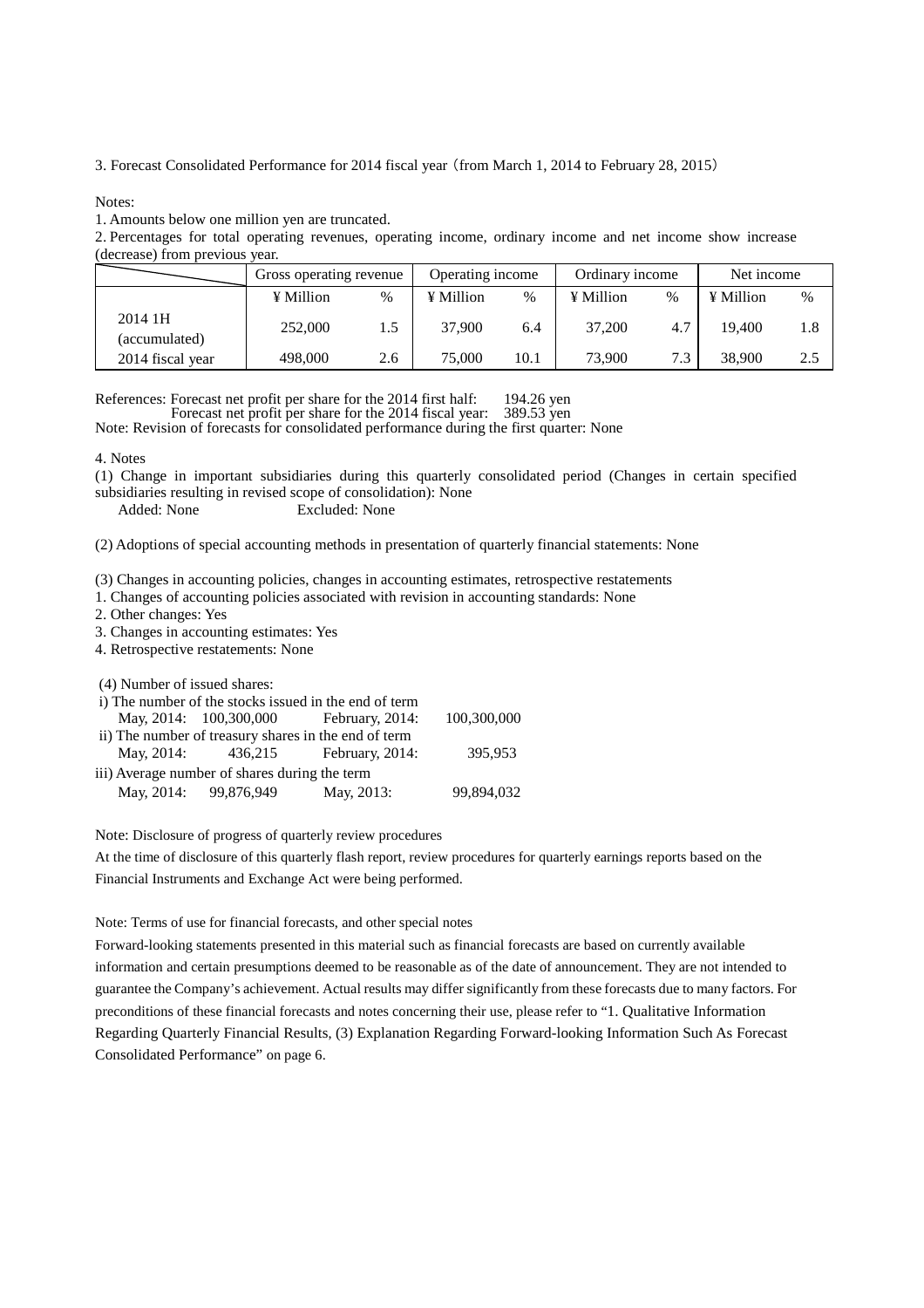## **1**.**Qualitative Information Regarding Quarterly Financial Results**

## **(1) Explanation Regarding Consolidated Operating Results**

During the first quarter of fiscal 2014, the period from March 1 to May 31, 2014, the Lawson Group (hereinafter, the "Group") implemented measures to reinforce its social infrastructure function that provides essential items and services at the local level with the aim of realizing the Group's corporate philosophy of "Creating Happiness and Harmony in our Communities." Based on its analysis of purchase data retrieved from the multi-partner loyalty program, Ponta, the Group focused on customer relationship management  $(CRM)^{1/2}$  and supply chain management  $(SCM)^{2/2}$  in order to offer a merchandise assortment that meets the specific needs of customers in each neighborhood.

\*1 CRM: A marketing management method for providing merchandise and services that meet the specific needs of customers.

\*2 SCM: A business administration method for comprehensively managing all stages of business, from procurement to sales, to streamline and optimize the entire business process.

As a result, for the first quarter of fiscal 2014 on a consolidated basis, due to an increase in the number of franchised stores and a decrease in the number of company-operated stores, although operating revenue increased by ¥3,608 million, net sales decreased by ¥5,979 million, and gross operating revenue decreased to ¥117,128 million down 2.0% year on year from corresponding period of the previous fiscal year. In accordance with this, cost of sales also decreased by ¥4,525 million. Selling, general, and administrative expenses decreased by ¥363 million to ¥72,066 million down 0.5% year on year.

As a result, operating income increased by ¥2,518 million, up 17.6% year on year, to ¥16,820 million. Ordinary income increased by ¥2,091 million up 14.5% year on year, to ¥16,509 million. Net income increased by ¥1,904 million, up 26.5% year on year, to ¥9,099 million.

Operating results by business segment are as follows.

#### **(Domestic Convenience Store Business)**

### [Merchandising Strategies]

On the merchandise front, we strengthened our evening and nighttime merchandise assortment throughout the year by expanding our lineup of ready-made meals, including carbohydrate-based foods such as lunch boxes, rice balls and sandwiches, and over-the-counter fast foods, in order to enhance satisfaction of customers visiting our stores, especially in and after evening hours.

In our mainstay rice category, our Furusato-no-umai! line offering lunch boxes and rice balls was tremendously popular for its high-value-added products using ingredients specific to different regions across Japan. We also strengthened our merchandise assortment of fresh foods centered on pre-cut vegetables and processed foods that tend to be purchased in combination with fresh foods.

In the over-the-counter fast foods category, new products such as "Genkotsumenchi" (fried minced meat balls) and "Ohgon-Chicken" (tender and juicy fried chicken with a golden crispy crust) were highly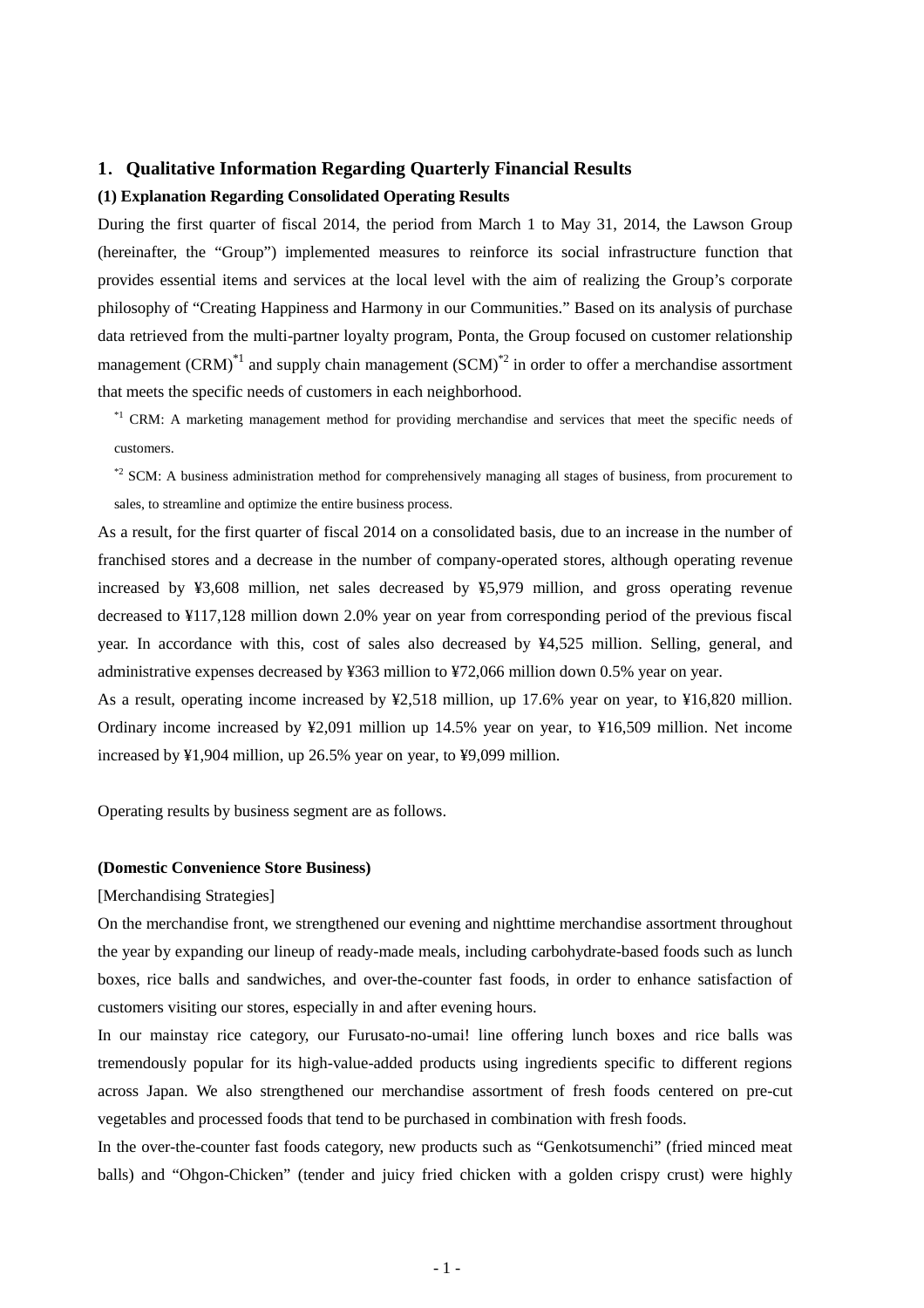received, achieving robust sales. At our in-store kitchen facility Machikado Chubo, which has been installed in as many as 2,371 stores as of the end of May 2014, "Thick Pork Loin Katsu Curry" and "Machikado Chubo Curry" were launched in addition to "Thick Pork Katsu Sandwiches," all of which were well-received by customers. Furthermore, we further expanded the number of stores equipped with MACHI café, an in-store café offering freshly ground and brewed coffee, to 8,760 stores as of the end of May 2014, following a sharp increase last year.

In the dessert category, we launched Pure Series products, including "Pure Strawberry Shortcake" and "Pure Cheese Cake." These products are made with a minimum number of carefully selected ingredients to bring out their inherent flavors, and their simple taste is popular among customers.

We are also continuing to reinforce our lineup of health-oriented products that are safe, reliable, and delicious, including bran<sup>\*3</sup> bread, a low-carbohydrate product, and pre-cut vegetables made with vegetables produced based on the Nakashima Farming Method $A^*$ , one of the most prominent mineral farming methods in Japan. Moreover, the number of Lawson Farms, in which Lawson, Inc. (hereinafter, the "Company") invests with the aim of stably supplying high-quality fresh foods, has increased to 18 nationwide. Based on these initiatives, we will further boost Lawson's corporate brand image as a health-promoting company.

Furthermore, we are increasing our lineup of gift cards<sup>\*5</sup> offered at our stores. Among them, Variable Cards launched ahead of other convenience chains, whose value can be specified at purchase, is especially popular.

\*3 Bran: The external layer of wheat. Contains abundant nutrition including dietary fiber, iron, calcium, magnesium, zinc, and copper. The food is noted for its low level of carbohydrate.

\*4 Nakashima Farming Method: A cultivation method that supplies appropriate nutrients in accordance with the growth status of crops and the nutritional balance of the soil (mineral balance). Uses techniques for developing healthy soil based on diagnosis of soil conditions in conjunction with techniques to control the growth process of crops to maintain healthy growth.

<sup>\*5</sup> Gift cards: Collective term for prepaid cards that can be used for online transactions.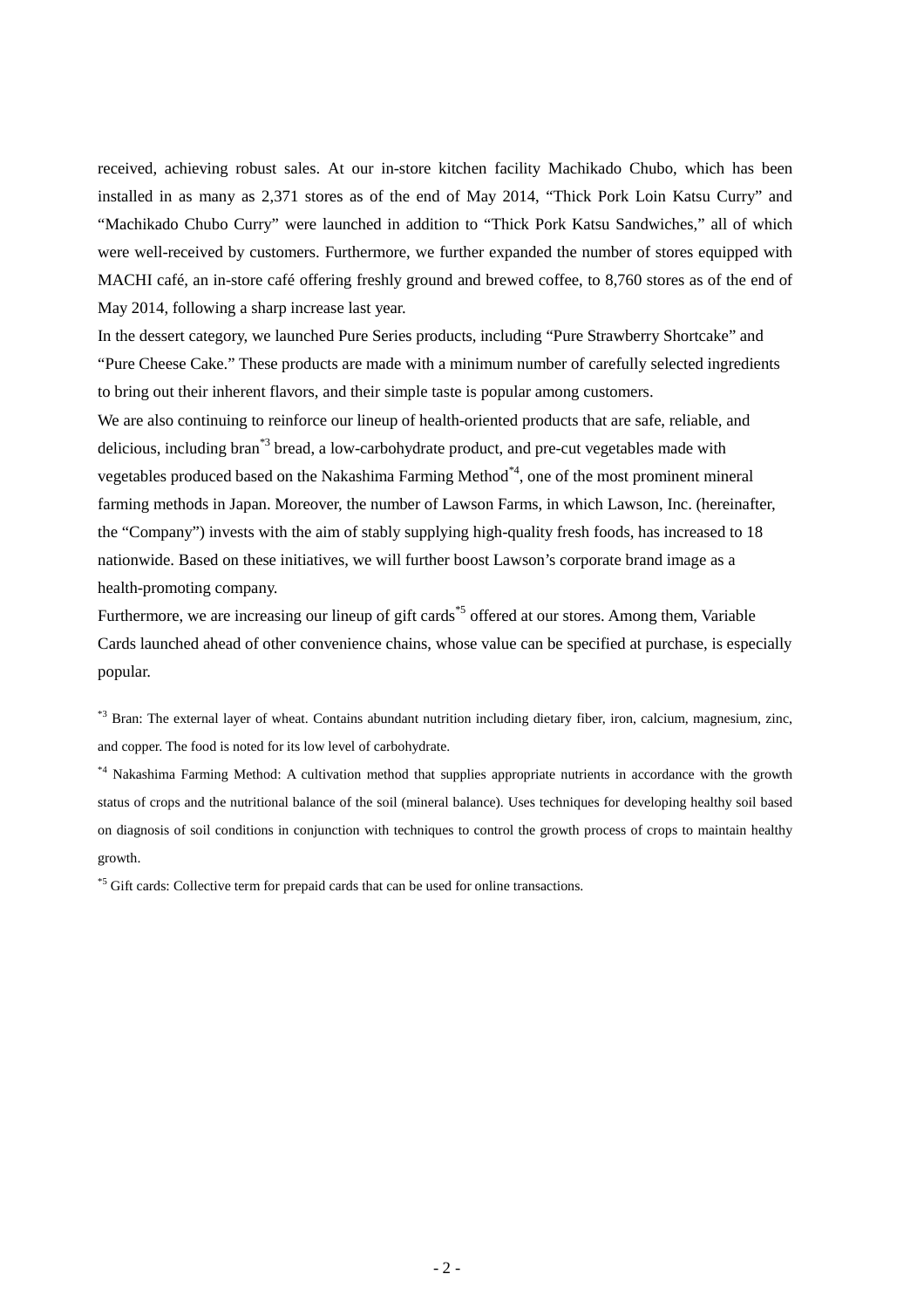| Fiscal period         | Previous 1 <sup>st</sup> Quarter |              | Current $1st$ Quarter |               |  |
|-----------------------|----------------------------------|--------------|-----------------------|---------------|--|
|                       | March 1, 2013                    |              | March 1, 2014         |               |  |
|                       | to May 31, 2013                  |              | to May 31, 2014       |               |  |
|                       | Sales<br>Percentage of           |              | Sales                 | Percentage of |  |
| Product group         | (Millions of yen)                | total $(\%)$ | (Millions of yen)     | total $(\%)$  |  |
| Processed foods       | 267,851                          | 56.1         | 262,122               | 54.4          |  |
| <b>Fast foods</b>     | 95,112                           | 20.0         | 103,140               | 21.4          |  |
| Daily delivered foods | 67,088                           | 14.1         | 70,378                | 14.6          |  |
| Nonfood products      | 46,523                           | 9.8          | 46,353                | 9.6           |  |
| Total                 | 476,575                          | 100.0        | 481.994               | 100.0         |  |

[Breakdown of Sales by Merchandise Category at Chain Stores in Domestic Convenience Store Business]

As for sales promotions, we continued to strengthen the point-reward campaign targeting Ponta members to encourage purchasing with the aim of increasing the rate of repeat visits. Specifically, a sales promotion campaign rewarding double points for credit card transactions<sup>\*6</sup> was commenced in March 2014. Total number of Ponta members reached 63 million as of the end of May 2014, including members that joined through other participating companies. The sales ratio of Ponta members reached approximately 50%.

\*6 Exclusively applicable in cases where a specific credit card has been registered and used for a transaction.

#### [Store Operations]

In store operations, we continued to reinforce adherence to the Three Essential Practices, which emphasizes (1) serving customers courteously; (2) offering a merchandise assortment focused on basic items with high demand; and (3) keeping our stores and communities clean, in addition to expanding our lineup of health-conscious products. Notably, with the increasing number of stores equipped with MACHI café, store employees are more capable of offering products and services in a caring manner through better communication with customers. We strived to further improve the quality of stores by clarifying the customer service goals to be pursued by store employees and fostering leaders among them.

We will continue to promote merchandise assortments that best suit customers in each neighborhood by leveraging store-by-store analysis reports on Ponta members' purchase data, shelf allocation tailored to the locational characteristics of each store, and sharing of best practices presented at monthly area-based meetings where we discuss area strategies with franchise store owners.

## [Store Development and Store Format Strategy]

In opening new stores, the Group prioritized profitability based on its proprietary return on investment (ROI)-focused store development standard. With regard to store format strategy, we increased the number of LAWSON MART stores, which were developed based on LAWSON STORE 100, to 15 as of the end of May 2014. As for LAWSON stores equipped with pharmacies, we strengthened our collaboration with pharmacies and drug store chains across the country, expanding the number of LAWSON stores equipped with drug-dispensing pharmacies to 39 and the number of LAWSON stores offering over-the-counter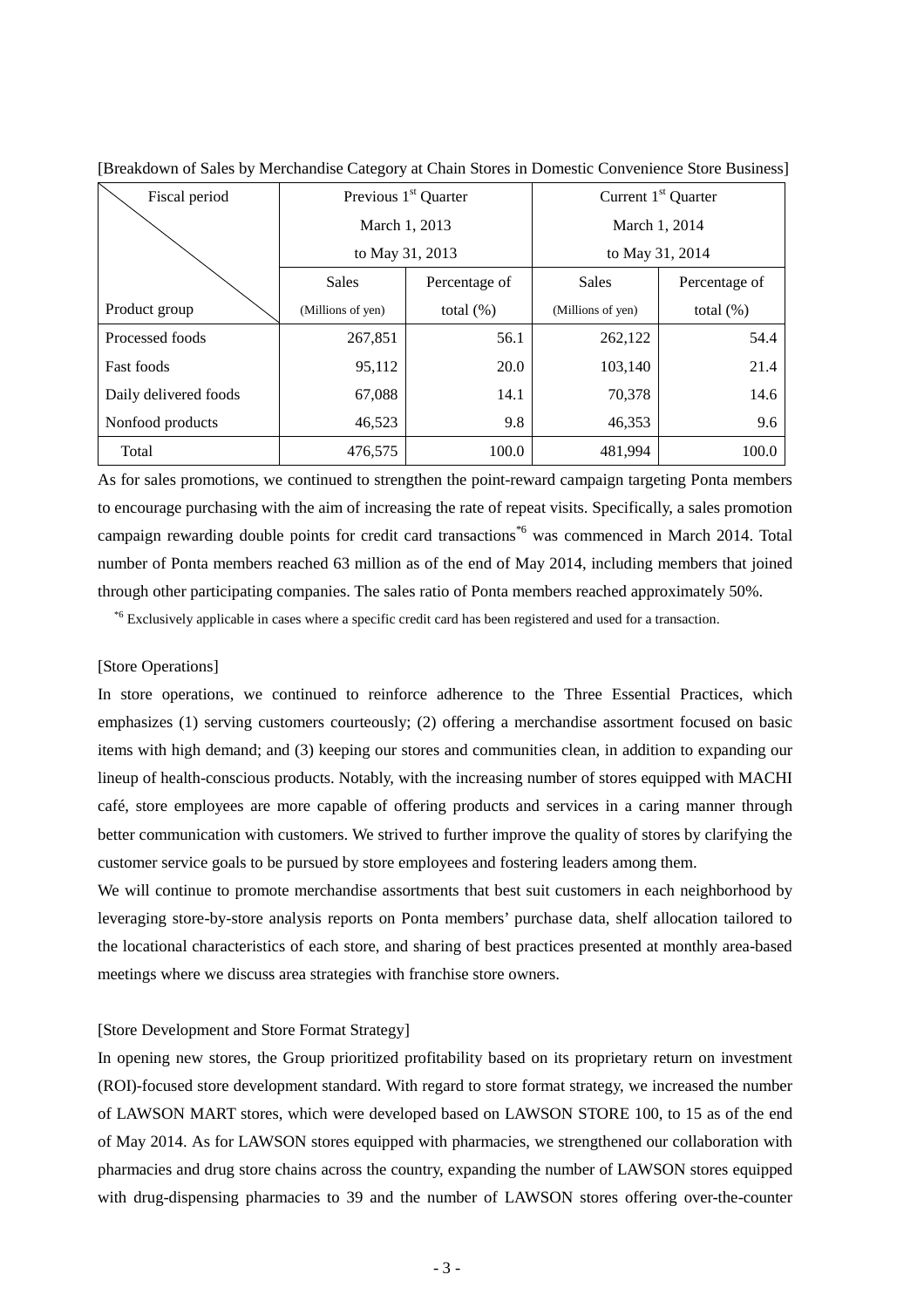pharmaceuticals to 89 as of the end of May 2014. Through these stores, we will strive to respond to changes in our customer bases resulting from population aging and an increase in the number of working women. In addition, in March 2014, the Company concluded a mega-franchise agreement with I&L for the Osaka, Kyoto, and Nara regions, and began changing store names to LAWSON from April 2014. Furthermore, Lawson Kumamoto, Inc. was merged into Lawson, Inc. effective March 1, 2014.

As a result, the total number of LAWSON, NATURAL LAWSON, and LAWSON MART (including LAWSON STORE 100) stores opened and closed during the first quarter of the fiscal year under review stood at 269 and 93 stores, respectively, with the total number of stores in Japan reaching 11,497 as of the end of May 2014.

|                         | Total stores as of | Change during | Total stores as of |
|-------------------------|--------------------|---------------|--------------------|
|                         | February 28, 2014  | fiscal year   | May 31, 2014       |
| <b>LAWSON</b>           | 10,108             | 85            | 10,193             |
| <b>NATURAL LAWSON</b>   | 107                |               | 107                |
| <b>LAWSON STORE100/</b> |                    |               |                    |
| <b>LAWSON MART</b>      | 1,202              | (5)           | 1,197              |
| Total                   | 11,417             | 80            | 11,497             |

[Change in the Total Number of Domestic Stores]

Note: Small stores are included in this figure.

[Number of LAWSON stores by prefecture (As of May 31, 2014)]

|            | Number    |            | Number    |            | Number    |                 | Number    |
|------------|-----------|------------|-----------|------------|-----------|-----------------|-----------|
| Prefecture | of stores | Prefecture | of stores | Prefecture | of stores | Prefecture      | of stores |
| Hokkaido   | 608       | Ibaraki    | 140       | Kyoto      | 323       | Ehime           | 174       |
| Aomori     | 201       | Tokyo      | 1,571     | Shiga      | 151       | Tokushima       | 118       |
| Akita      | 181       | Kanagawa   | 836       | Nara       | 130       | Kochi           | 66        |
| Iwate      | 159       | Shizuoka   | 214       | Wakayama   | 116       | Fukuoka         | 420       |
| Miyagi     | 221       | Yamanashi  | 105       | Osaka      | 1,011     | Saga            | 63        |
| Yamagata   | 72        | Nagano     | 149       | Hyogo      | 620       | Nagasaki        | 102       |
| Fukushima  | 99        | Aichi      | 552       | Okayama    | 137       | Oita            | 162       |
| Niigata    | 126       | Gifu       | 145       | Hiroshima  | 170       | Kumamoto        | 137       |
| Tochigi    | 132       | Mie        | 106       | Yamaguchi  | 119       | Miyazaki        | 99        |
| Gunma      | 90        | Ishikawa   | 101       | Tottori    | 106       | Total(domestic) | 11,497    |
| Saitama    | 492       | Toyama     | 184       | Shimane    | 112       |                 |           |
| Chiba      | 456       | Fukui      | 104       | Kagawa     | 117       |                 |           |

Note: Small stores are included in this figure.

In addition to the above, Lawson Minamikyushu, Inc. operates 202 Lawson chain stores in Kagoshima Prefecture and Lawson Okinawa, Inc. operates 168 Lawson chain stores in Okinawa Prefecture as of the end of May 2014.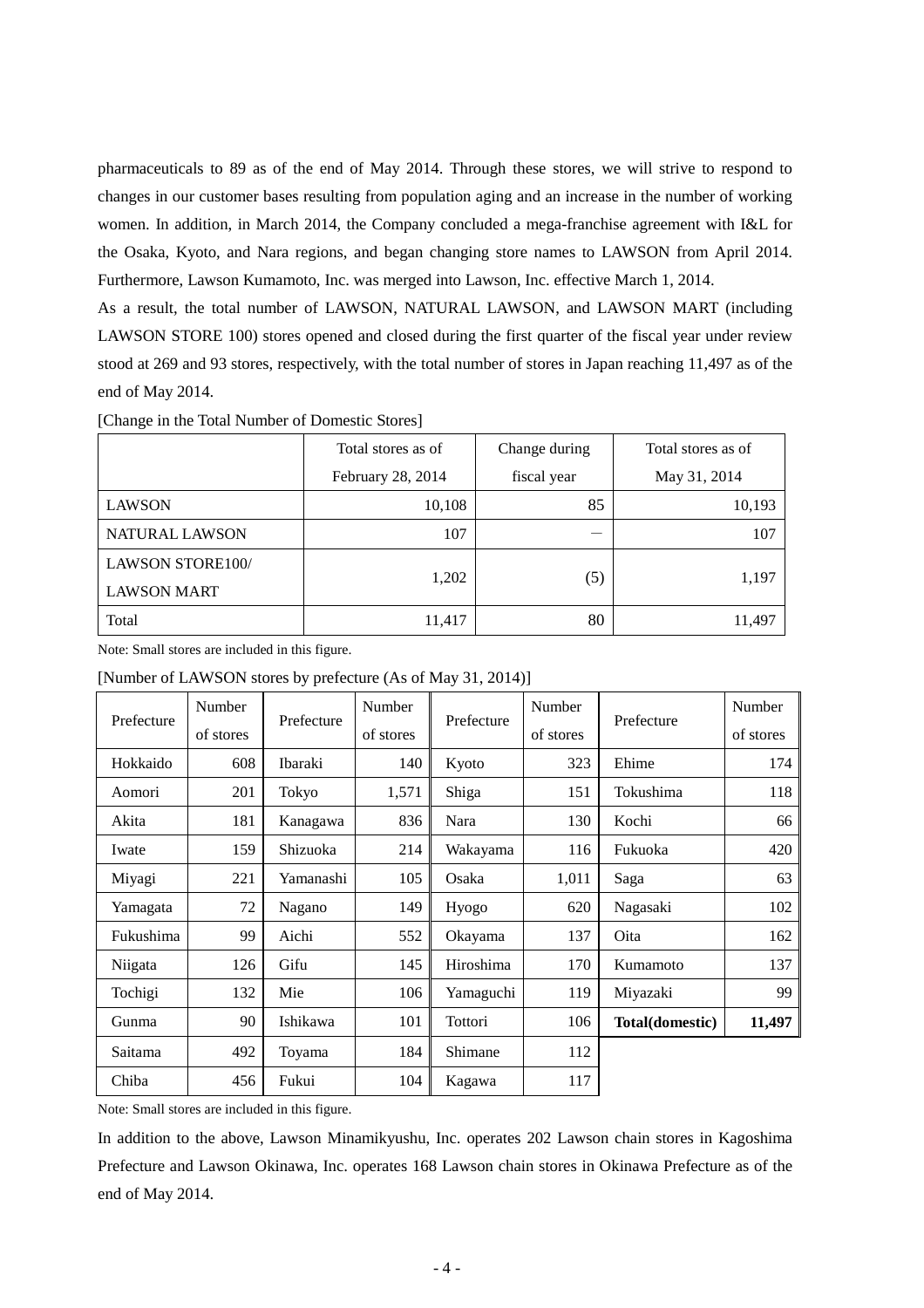#### (**Other Businesses**)

In addition to domestic convenience store business, the Group is involved in overseas business, Entertainment & Home Convenience business, financial services-related business, and other businesses.

With regards to overseas business, the Group's operating companies, shown in the following table, opened stores in Shanghai, Chongqing, Dalian, and Beijing in the People's Republic of China.

In the People's Republic of China, the Group's operating companies shown on the following table have opened stores in Shanghai, Chongqing, Dalian, and Beijing. In Indonesia, PT MIDI UTAMA INDONESIA Tbk, in which Lawson Asia Pacific Holdings Ptd. Ltd. (hereinafter, "LAP"), our Asian umbrella subsidiary in Singapore, holds a 30% stake, operates Lawson stores.

In Thailand, Saha Lawson Co., Ltd., a joint venture between LAP and the SAHA Group, Thailand's leading distributor of consumer goods, operates stores under the store brand of LAWSON108 and 108SHOP. In addition, in Hawaii in the United States, Lawson USA Hawaii, Inc. operates LAWSON stores. Furthermore, in an effort to advance into the Philippines, we concluded an agreement to invest in PG Lawson Company, Inc. established by Puregold Price Club, Inc. (hereinafter, "PPCI"), a leading retailer in the Philippines. In July 2014, PG Lawson Company, Inc. will become a joint venture between LAP and PPCI. We will strive to operate LAWSON stores tailored to the regional characteristics of the Philippines.

|                               |                            | <b>Total</b> stores | Change        | <b>Total</b> stores |
|-------------------------------|----------------------------|---------------------|---------------|---------------------|
| Company                       | Country/region             | As of February      | during fiscal | As of May           |
|                               |                            | 28, 2014            | year          | 31, 2014            |
| Shanghai Hualian Lawson, Inc. | Shanghai, China            | 289                 | 7             | 296                 |
| Chongqing Lawson, Inc.        | Chongqing, China           | 77                  | 3             | 80                  |
| Dalian Lawson, Inc.           | Dalian, China              | 18                  |               | 19                  |
| Beijing Lawson, Inc.          | Beijing, China             | 5                   |               | 6                   |
| Saha Lawson Co., Ltd.         | Bangkok, Thailand          | 29                  | 2             | 31                  |
| PT MIDI UTAMA INDONESIA       | Capital City of Jakarta    | 61                  | (2)           | 59                  |
| Tbk                           | and its suburbs, Indonesia |                     |               |                     |
| Lawson USA Hawaii, Inc.       | Hawaii, U.S.A.             | 4                   |               | 4                   |
| Total                         |                            | 483                 | 12            | 495                 |

[Distribution of LAWSON Brand Stores Overseas by Region]

Note: Saha Lawson Co., Ltd. operates 205 108SHOP brand stores as of the end of May 2014 in addition to the above LAWSON108 stores. PT MIDI UTAMA INDONESIA Tbk operates 696 stores other than LAWSON brand stores.

With regards to Entertainment & Home Convenience business, Lawson HMV Entertainment, which forms the core of entertainment related business, posted a solid performance led by an increase in ticket sales of leisure activities, etc and continued to secure top position in the ticketing industry. The number of HMV stores that sell music CDs and DVDs totaled 51 as of the end of May 2014.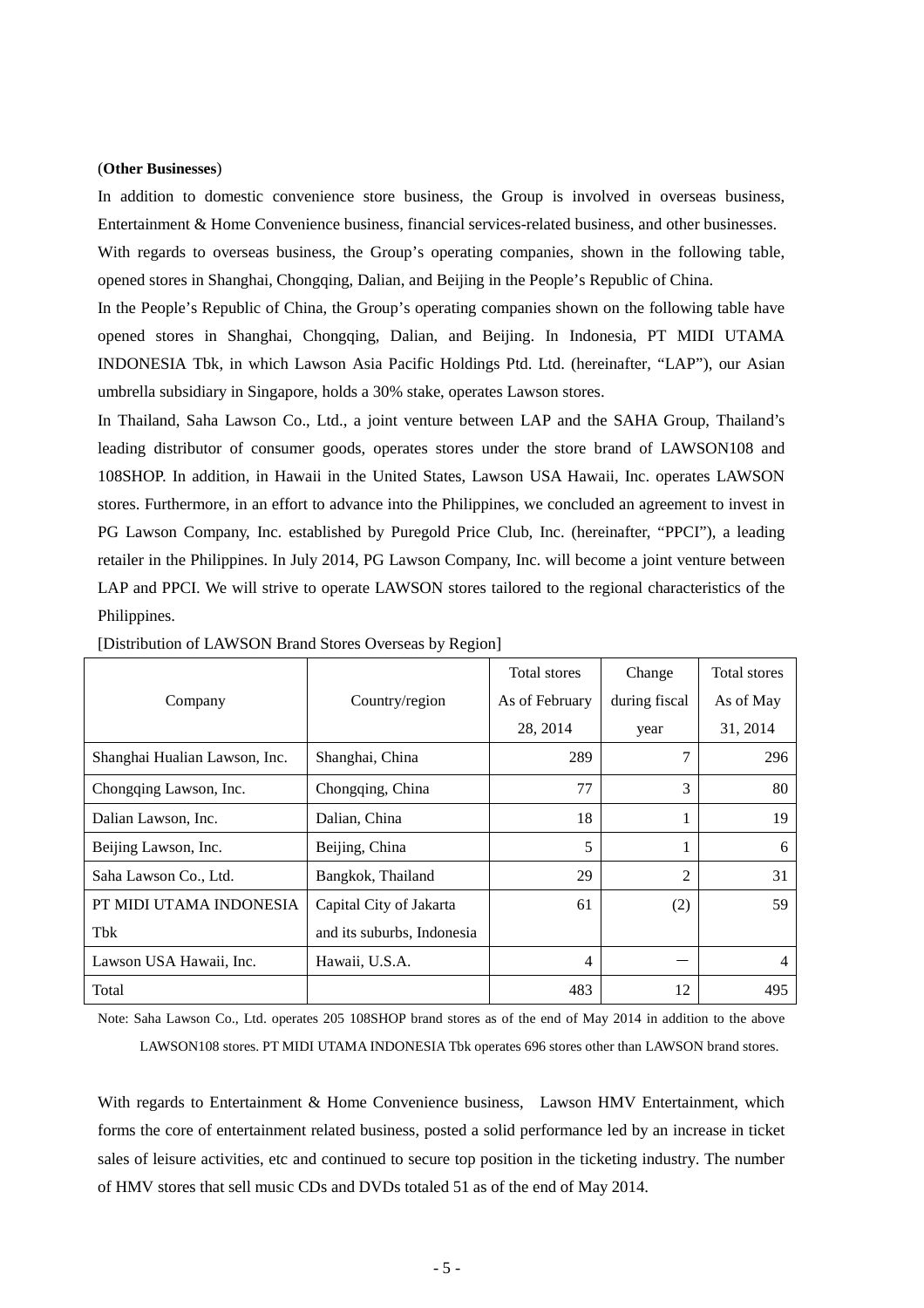Furthermore, it was resolved on April 10, 2014 that the food delivery service operated by Smart Kitchen, Inc., the Company's consolidated subsidiary, will be succeeded by the Company subsequent to a company split. Through this move, we will aim to strengthen collaboration between our food delivery service and Lawson's Convenience Store business and further enhance our business efficiency.

Lawson ATM Networks, Inc., which operates a financial services-related business, posted a solid performance owing to an increase in the number of ATMs installed, along with a rise in the number of transactions. In May, we started providing financial services for Tomato Bank, and Kansai Urban Bank, bringing the total number of our financial institution partners to 67 nationwide, including online banks, and the number of ATMs installed nationwide to 10,313 (up 195 year on year) as of the end of May 2014.

## **(2) Explanation Regarding Consolidated Financial Position**

Current assets increased by ¥28,302 million from the end of previous fiscal year to ¥224,086 million This reflected an increase of ¥24,879 million in cash and deposits due mainly to a growth in total transaction value of bill settlement services. Non-current assets grew ¥10,110 million from the end of the previous fiscal year to ¥435,318 million, mainly owing to an increase of ¥6,632 million in property and store equipment resulting from opening of new stores. Consequently, total assets climbed ¥38,412 million from the end of the previous fiscal year to ¥659,405 million

Current liabilities increased by ¥37,406 million from the end of previous fiscal year to ¥284,113 million. This reflected an increase of ¥23,651 million in deposits received due mainly to a growth in total transaction value of bill settlement services. Non-current liabilities grew ¥3,760 million from the end of previous fiscal year to ¥127,549 million, mainly owing to an increase of ¥4,300 million in lease obligations from opening of new stores. Consequently, total liabilities climbed ¥41,167 million from the end of previous fiscal year to ¥411,662 million.

Total net assets decreased by ¥2,754 million from the end of previous fiscal year to ¥247,743 million. This was primarily due to a decrease by ¥2,498 million of retained earning resulting from payment of ¥10,989 million despite a increase resulting from a quarterly net income of ¥9,099 million. Consequently, shareholders' equity ration amounted to 36.7%, down from 39.5% as of the end of the previous fiscal year.

## **(3) Explanation Regarding Forward-looking Information Such As Forecast Consolidated Performance**

Regarding to forecasts for the first half and full year of the current fiscal year ended February 28, 2015, the financial forecasts remains unchanged from those announced on April 10, 2014.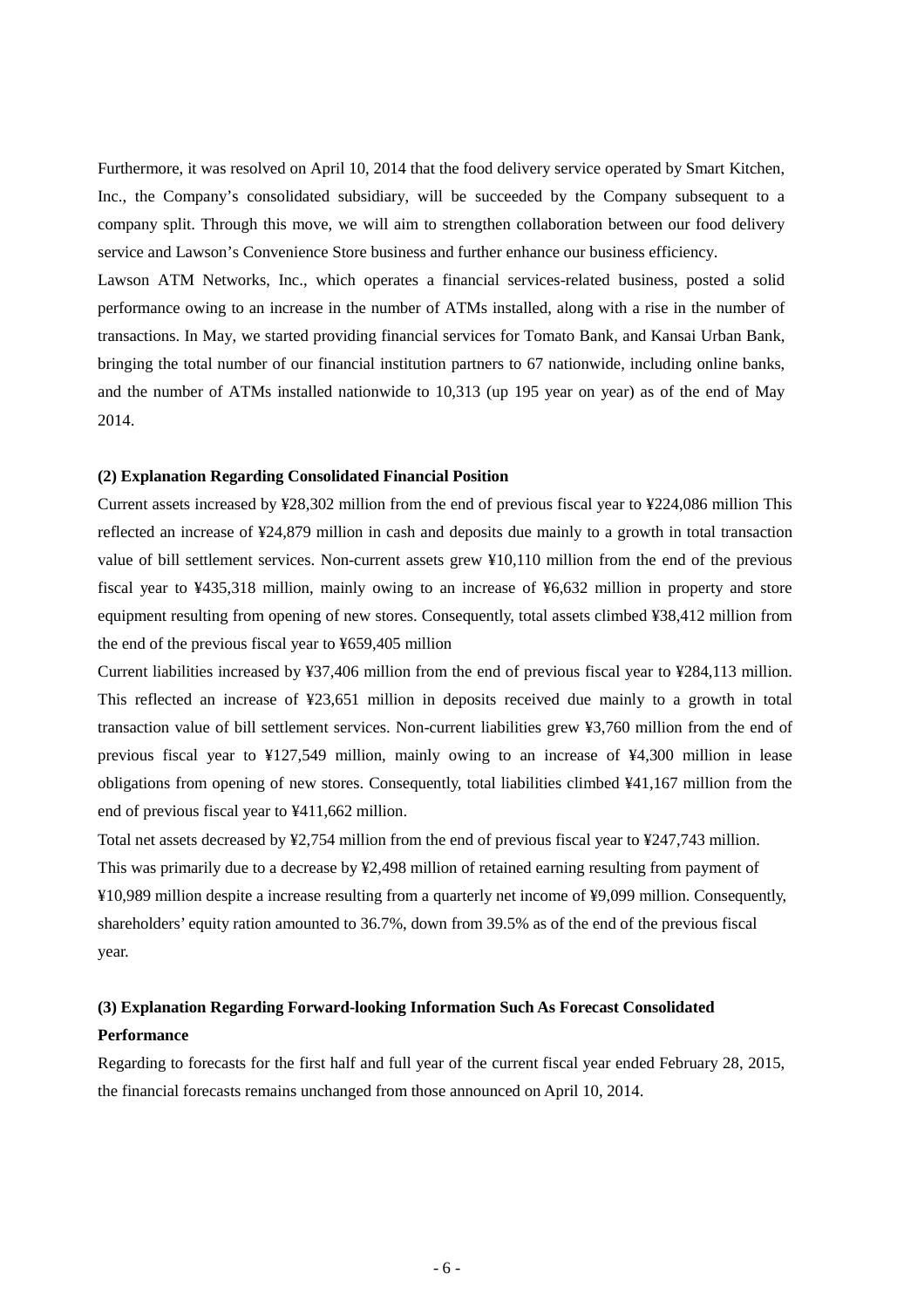## **2**.**Matters Related To Summary Information (Notes)**

(1) Change in important subsidiaries during the period (Changes in certain specified subsidiaries resulting in revised scope of consolidation): None

(2) Adoptions of accounting methods particular to presentation of quarterly financial statements: None

(3) Changes in accounting policies, changes in accounting estimation, retrospective restatement: Yes (Changes in accounting policies that are difficult to differentiate from changes in accounting estimation)

Lawson, Inc. and its domestic consolidated subsidiaries had previously adopted the declining-balance method as the depreciation method for property, store and equipment (excluding lease assets). Starting from the first quarter of the consolidated fiscal year under review, however, the depreciation method was changed to the straight-line method.

Under the Lawson Group's policy of placing emphasis on existing stores, the Group adopted a strategy of enhancing their competitiveness through such initiatives as capitalizing on membership card data, and started restructuring of group businesses. Accordingly with this opportunity, the depreciation method for property, store and equipment was reviewed. As a result, it was considered appropriate to allocate equal amounts of depreciation (straight-line method) because the number of customers is expected to remain at the current level even if store assets age with the passage of time, and the degree of facility usage, a major factor that reduces economic value, is proportionate to the number of customers.

Based on this change, operating income, ordinary income, and income before income taxes and minority interests for the first quarter of the consolidated fiscal year under review have increased respectively by ¥2,046 million compared with the figures based on the conventional declining-balance method.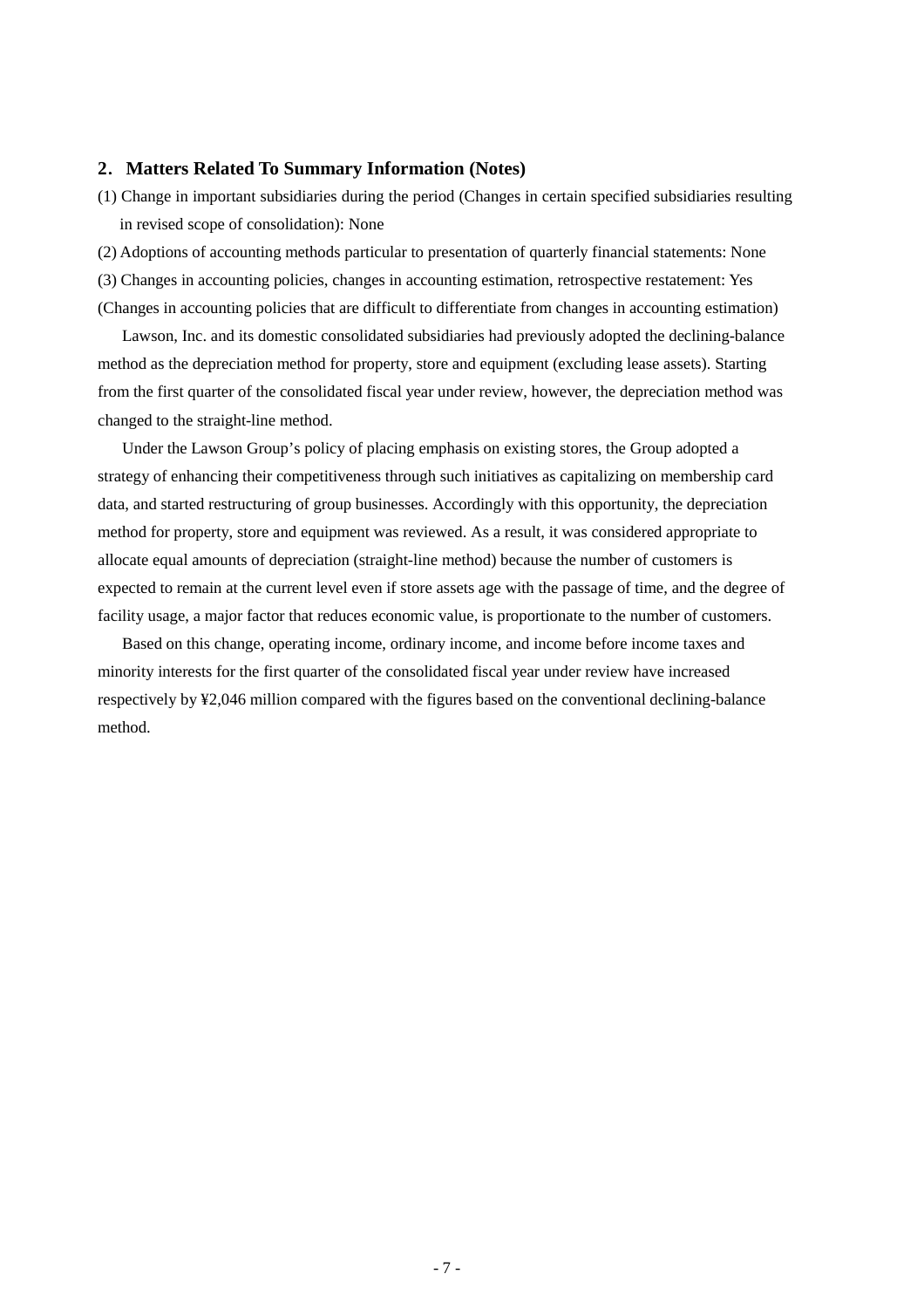# **3. Consolidated Financial Statements**

## **(1) Consolidated Balance Sheet**

As of February 28, 2014 and May 31, 2014

|                                                          |                   | (Millions of yen) |
|----------------------------------------------------------|-------------------|-------------------|
|                                                          | As of             | As of             |
|                                                          | February 28, 2014 | May 31, 2014      |
| <b>Assets</b>                                            |                   |                   |
| <b>Current assets:</b>                                   |                   |                   |
| Cash and deposits                                        | 76,763            | 101,643           |
| Accounts receivable $-\text{due from franchised stores}$ | 32,186            | 34,654            |
| Merchandise                                              | 9,596             | 9,680             |
| Accounts receivable $-$ other                            | 54,193            | 57,049            |
| Deferred tax assets                                      | 4,481             | 2,708             |
| Other                                                    | 20,956            | 20,641            |
| Allowance for doubtful accounts                          | (2, 393)          | (2,292)           |
| <b>Total current assets</b>                              | 195,784           | 224,086           |
| <b>Non-current assets:</b>                               |                   |                   |
| Property and store equipment:                            |                   |                   |
| Buildings and structures                                 | 265,952           | 272,064           |
| Accumulated depreciation                                 | (137, 117)        | (138, 314)        |
| Buildings and structures, net                            | 128,835           | 133,750           |
| Vehicles, tools, furniture and fixtures                  | 65,944            | 65,738            |
| Accumulated depreciation                                 | (53, 861)         | (53, 733)         |
| Vehicles, tools, furniture and fixtures, net             | 12,083            | 12,005            |
| Lease assets                                             | 126,056           | 130,940           |
| Accumulated depreciation                                 | (45,289)          | (48, 673)         |
| Lease assets, net                                        | 80,767            | 82,266            |
| Others                                                   | 11,751            | 12,046            |
| Total property and store equipment                       | 233,436           | 240,068           |
| <b>Intangible assets:</b>                                |                   |                   |
| Software                                                 | 18,262            | 17,278            |
| Goodwill                                                 | 9,719             | 9,584             |
| Other                                                    | 497               | 497               |
| <b>Total intangible assets</b>                           | 28,480            | 27,361            |
| <b>Investments and other assets:</b>                     |                   |                   |
| Long-term loans receivable                               | 33,727            | 34,069            |
| Guarantee deposits                                       | 86,150            | 85,895            |
| Deferred tax assets                                      | 21,627            | 22,213            |
| Other                                                    | 22,751            | 26,664            |
| Allowance for doubtful accounts                          | (965)             | (953)             |
| <b>Total investments and other assets</b>                | 163,291           | 167,888           |
| <b>Total non-current assets</b>                          | 425,208           | 435,318           |
| <b>Total assets</b>                                      | 620,992           | 659,405           |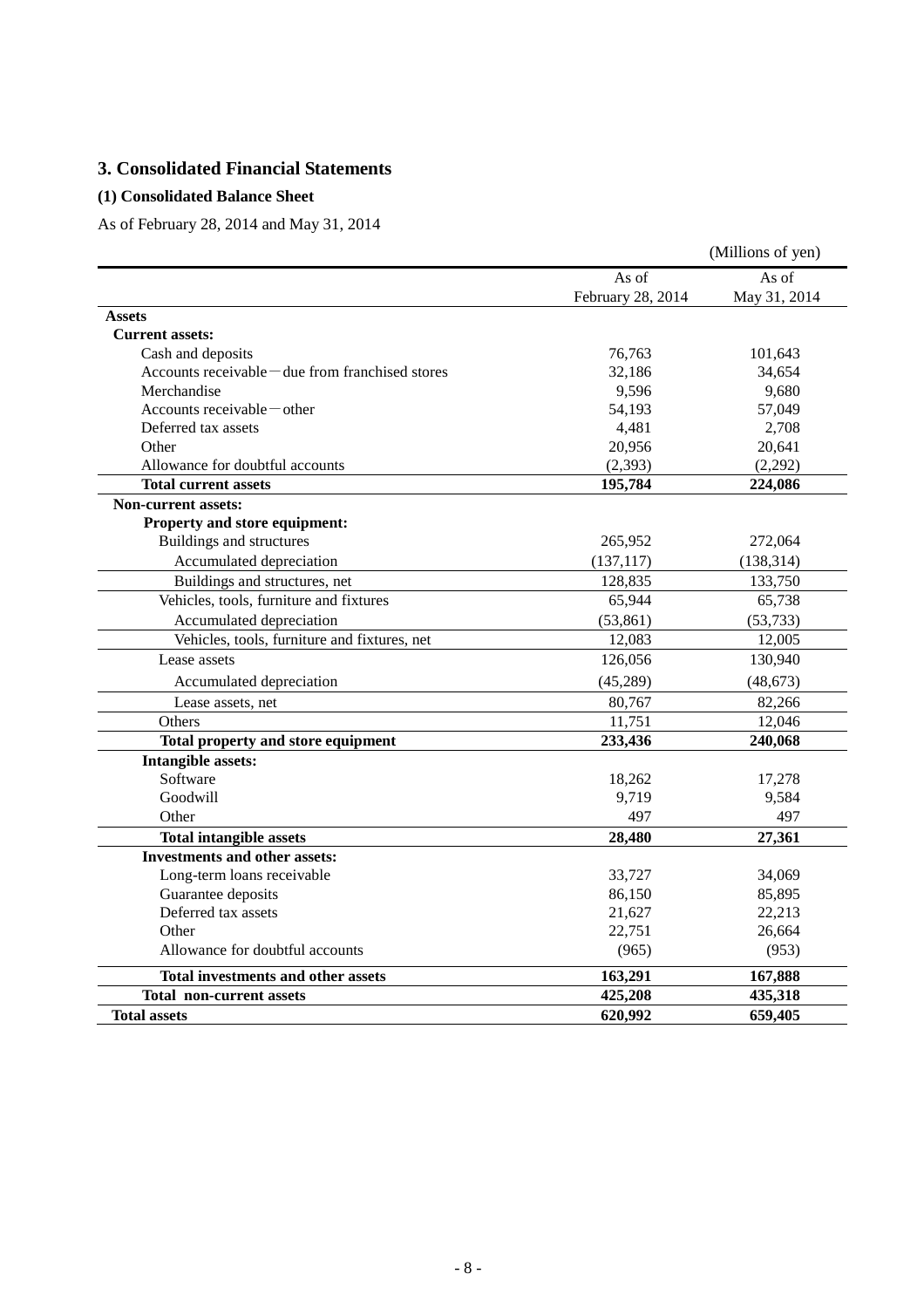|                                                                    |                   | (Millions of yen) |
|--------------------------------------------------------------------|-------------------|-------------------|
|                                                                    | As of             | As of             |
|                                                                    | February 28, 2014 | May 31, 2014      |
| <b>Liabilities</b>                                                 |                   |                   |
| <b>Current liabilities:</b>                                        |                   |                   |
| Accounts payable - trade                                           | 89,171            | 104,871           |
| Accounts payable - due to franchised stores                        | 1,405             | 1,470             |
| Short-term loans payable                                           | 680               | 990               |
| Lease obligations                                                  | 16,585            | 17,037            |
| Accounts payable - other                                           | 29,344            | 36,493            |
| Income taxes payable                                               | 14,330            | 4,345             |
| Deposits received                                                  | 87,585            | 111,236           |
| Provision for bonuses                                              | 2,372             | 1,453             |
| Other                                                              | 5,232             | 6,215             |
| <b>Total current liabilities</b>                                   | 246,706           | 284,113           |
| <b>Non-current liabilities:</b>                                    |                   |                   |
| Lease obligations                                                  | 61,666            | 65,967            |
| Provision for retirement benefits                                  | 11,082            | 11,323            |
| Provision for retirement benefits to executive officers and audits | 408               | 373               |
| & supervisory board members                                        |                   |                   |
| Asset retirement obligations                                       | 17,874            | 17,949            |
| Other                                                              | 32,755            | 31,935            |
| <b>Total non-current liabilities</b>                               | 123,788           | 127,549           |
| <b>Total liabilities</b>                                           | 370,494           | 411,662           |
| Net assets                                                         |                   |                   |
| Shareholders' equity:                                              |                   |                   |
| Capital stock                                                      | 58,506            | 58,506            |
| Capital surplus                                                    | 47,741            | 47,741            |
| Retained earnings                                                  | 138,141           | 135,642           |
| Treasury shares                                                    | (1,556)           | (1, 840)          |
| <b>Total shareholders' equity</b>                                  | 242,832           | 240,049           |
| Accumulated other comprehensive income:                            |                   |                   |
| Valuation difference on available-for-sale securities              | (93)              | (136)             |
| Revaluation reserve for land                                       | (567)             | (567)             |
| Foreign currency translation adjustment                            | 3,118             | 2,957             |
| Total accumulated other comprehensive income                       | 2,456             | 2,252             |
| Subscription rights to shares                                      | 557               | 687               |
| <b>Minority interests</b>                                          | 4,650             | 4,752             |
| <b>Total net assets</b>                                            | 250,497           | 247,743           |
| <b>Total liabilities and net assets</b>                            | 620,992           | 659,405           |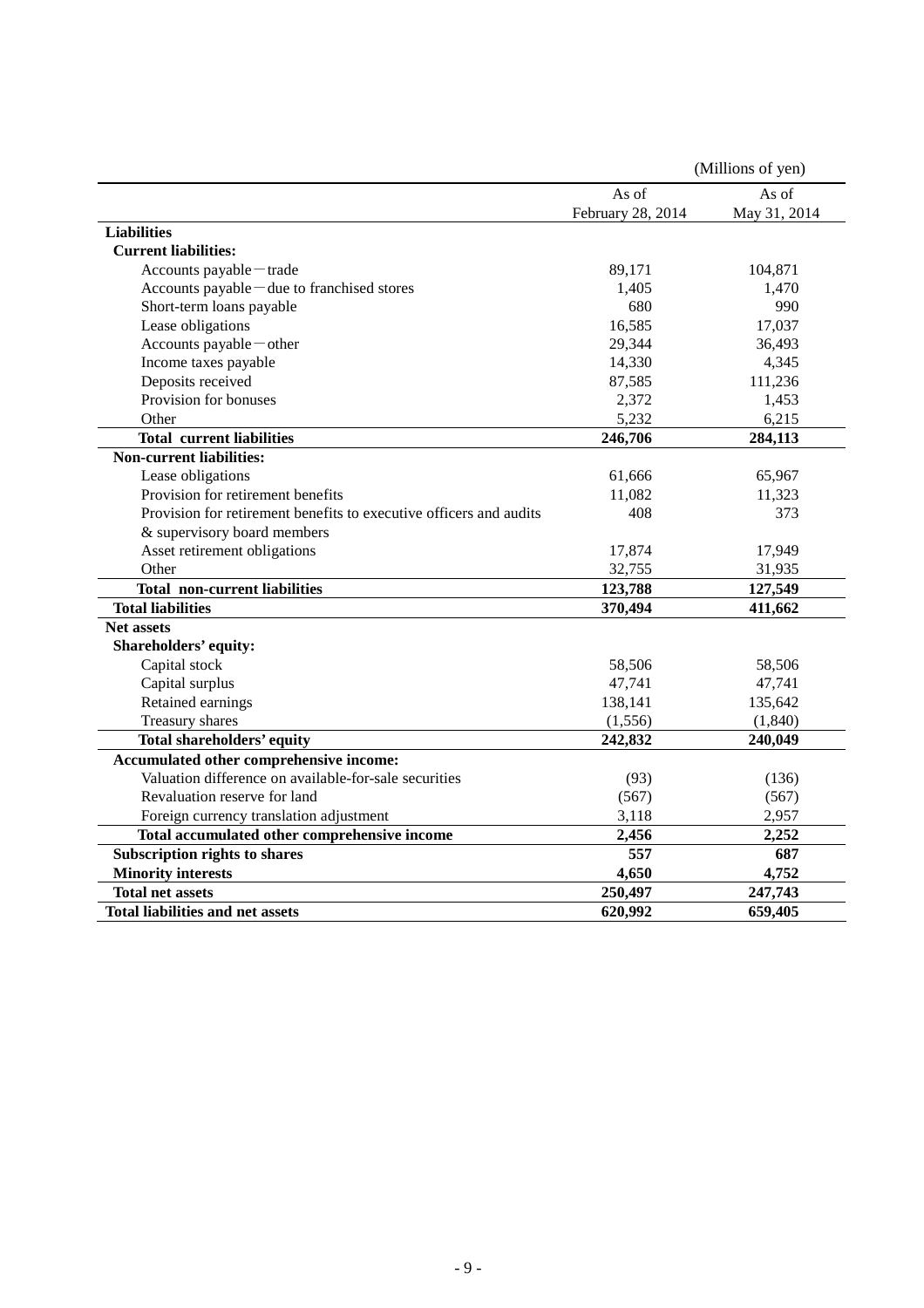## **(2) Consolidated Statement of Income and Consolidated Statement of Comprehensive Income**

Consolidated Statement of Income

For the First Quarter of the fiscal year (From March 1, 2013 to May 31, 2013) (From March 1, 2014 to May 31, 2014)

|                                                   |                   | (Millions of yen) |
|---------------------------------------------------|-------------------|-------------------|
|                                                   | From March 1,2013 | From March 1,2014 |
|                                                   | to May 31, 2013   | to May 31, 2014   |
| <b>Gross operating revenue</b>                    | 119,498           | 117,128           |
| <b>Net sales</b>                                  | 43,436            | 37,457            |
| <b>Cost of sales</b>                              | 32,765            | 28,240            |
| <b>Gross profit</b>                               | 10,670            | 9,216             |
| <b>Operating revenue:</b>                         |                   |                   |
| Income from franchised stores                     | 58,520            | 61,724            |
| Other                                             | 17,540            | 17,945            |
| <b>Total operating revenue</b>                    | 76,061            | 79,670            |
| Operating gross profit                            | 86,732            | 88,887            |
| Selling, general and administrative expenses      | 72,429            | 72,066            |
| <b>Operating income</b>                           | 14,302            | 16,820            |
| Non-operating income:                             |                   |                   |
| Interest income                                   | 199               | 180               |
| Penalty income                                    | 28                | 113               |
| Other                                             | 512               | 242               |
| <b>Total non-operating income</b>                 | 740               | 537               |
| Non-operating expenses:                           |                   |                   |
| Interest expense                                  | 327               | 332               |
| Loss on cancel of lease contracts                 | 188               | 307               |
| Other                                             | 108               | 209               |
| <b>Total non-operating expenses</b>               | 624               | 848               |
| <b>Ordinary income</b>                            | 14,418            | 16,509            |
| <b>Extraordinary income:</b>                      |                   |                   |
| Gain on change in equity                          |                   | 756               |
| <b>Total extraordinary income</b>                 |                   | 756               |
| <b>Extraordinary losses:</b>                      |                   |                   |
| Loss on retirement of non-current assets          | 619               | 485               |
| <b>Impairment</b> loss                            | 1,545             | 1,897             |
| Other                                             | 1                 | 16                |
| <b>Total extraordinary losses</b>                 | 2,166             | 2,399             |
| Income before income taxes and minority interests | 12,251            | 14,866            |
| Income taxes - current                            | 4,417             | 4,314             |
| Income taxes - deferred                           | 628               | 1,359             |
| <b>Income taxes</b>                               | 5,046             | 5,673             |
| Income before minority interests                  | 7,205             | 9,193             |
| <b>Minority interests in income</b>               | 10                | 94                |
| <b>Net income</b>                                 | 7,194             | 9,099             |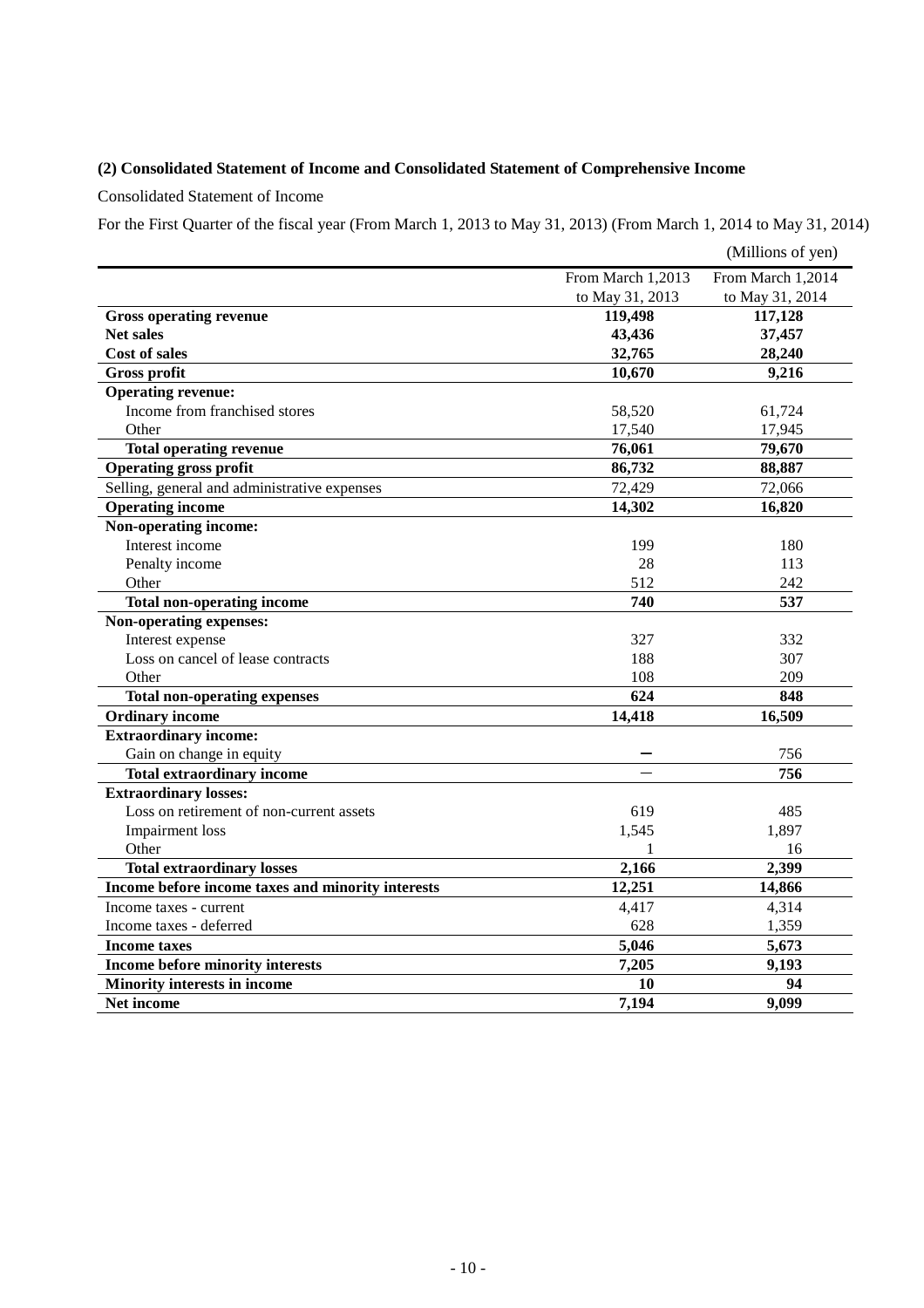## Consolidated Statements of Comprehensive Income

For the First Quarter of the fiscal year (From March 1, 2013 to May 31, 2013) (From March 1, 2014 to May 31, 2014)

|                                                             |                      | (Millions of yen) |
|-------------------------------------------------------------|----------------------|-------------------|
|                                                             | From March 1,2013 to | From March 1,2014 |
|                                                             | May 31, 2013         | to May 31, 2014   |
| Income before minority interests                            | 7,205                | 9,193             |
| Other comprehensive income                                  |                      |                   |
| Valuation difference on available-for-sale securities       | (73)                 | (43)              |
| Foreign currency translation adjustment                     | 1,252                | (420)             |
| Share of other comprehensive income of associates accounted | 15                   | 260               |
| for using equity method                                     |                      |                   |
| Total other comprehensive income                            | 1,194                | (203)             |
| <b>Comprehensive income</b>                                 | 8,399                | 8,990             |
| Comprehensive income attributable to                        |                      |                   |
| Owners of the parent                                        | 8,408                | 8,894             |
| Minority interests                                          | (9)                  | 95                |